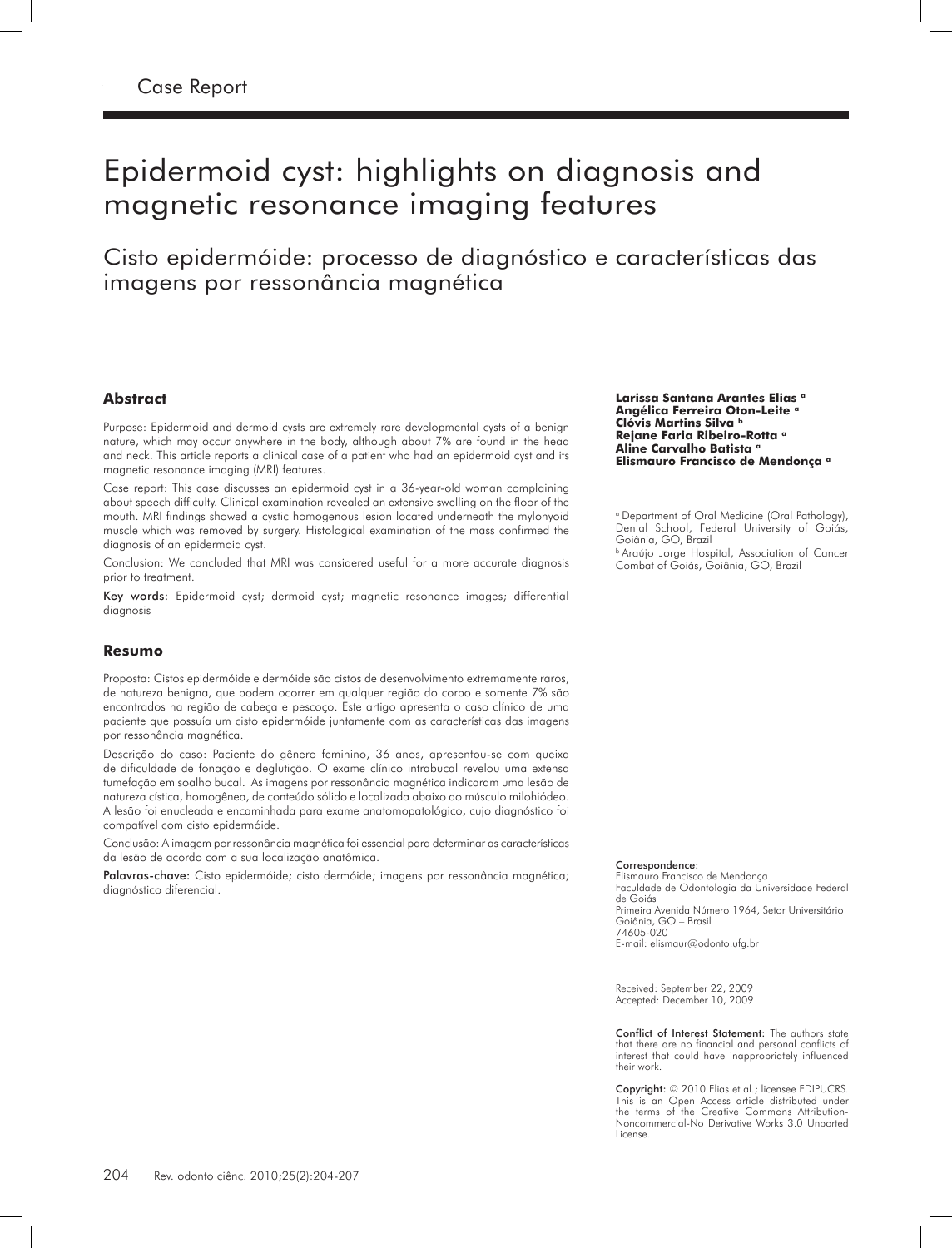# **Introduction**

Epidermoid and dermoid cysts are extremely rare developmental cysts of a benign nature, which may occur anywhere in the body, but most predominantly in the ovary and scrotal regions (1-3). Only about 7% are found in the head and neck  $(1,2,4)$ . The occurrence of such cysts in the oral cavity is extremely rare, with approximately 1.6% located in this area (1,2,4). The floor of the mouth is the most commonly affected area, however, these cysts can also be found in the tongue, lips, buccal mucosa and jaw and mandible bones (2-5). Because of the difficulty of making a correct diagnosis of these lesions when using clinical examinations and conventional radiological images, it is recommended that specialized imaging examinations should be used, such as ultrasonography (US), computed tomography (CT) and Magnetic Resonance Imaging (MRI) (1,2,4-10).

We describe a case of a patient who had an epidermoid cyst and discuss features such as age of occurence, anatomic location, differential diagnosis and imaging findings.

### **Case report**

A 36-year-old female patient was referred to the Head and Neck Division of the Araújo Jorge Hospital (Association of Cancer Combat of Goiás), Goiânia-GO, complaining mainly about "a growth in her mouth that had affected her speech". The patient stated that the lesion had appeared two years ago, was painless, but was causing progressive speech difficulty. During the intrabucal clinical examination, good dental conditions were noted as well as a swelling measuring 5 x 4 cm, located in the floor of the mouth (Fig. 1a). The initial diagnosis was the possibility of a salivary gland lesion.

To assist with the diagnosis of the lesion, it was decided to request basic complementary examinations including conventional images such as panoramic and total occlusal images of the jaw. MRI was also requested. The results of the hematological and biochemical examinations were normal. Neither the panoramic nor occlusal images made any further contribution to the diagnosis. However, a lesion was detected in the MRI of the maxillofacial regions (Fig. 1d and 1e). It was an ovoid lesion of regular margins with a slightly hyperintense signal on the T1 sequence and a markedly hyperintense signal on the T2 sequence with no attenuation when fat suppression was used (Fig. 1b and 1c). The lesion measuring 4.4 x 3.6 x 2.9 cm was located in the floor of the mouth and, after using paramagnetic contrast, presented well defined borders (Fig. 1c). The right submandibular salivary duct presented with sialectasia before its opening. The MR findings were compatible with an epidermoid cyst.



Fig. 1. The clinical and MRI findings. (a) A swelling in the middle of the floor of the mouth. (b) Axial T1-weighted scan with a slightly hyperintense signal; (c) Axial T2-weighted scan with a markedly hyperintense signal with fat suppression; (d) Sagittal T2-weighted scan and (e) Coronal T2-weighted scan showing an ovoid lesion of regular margins.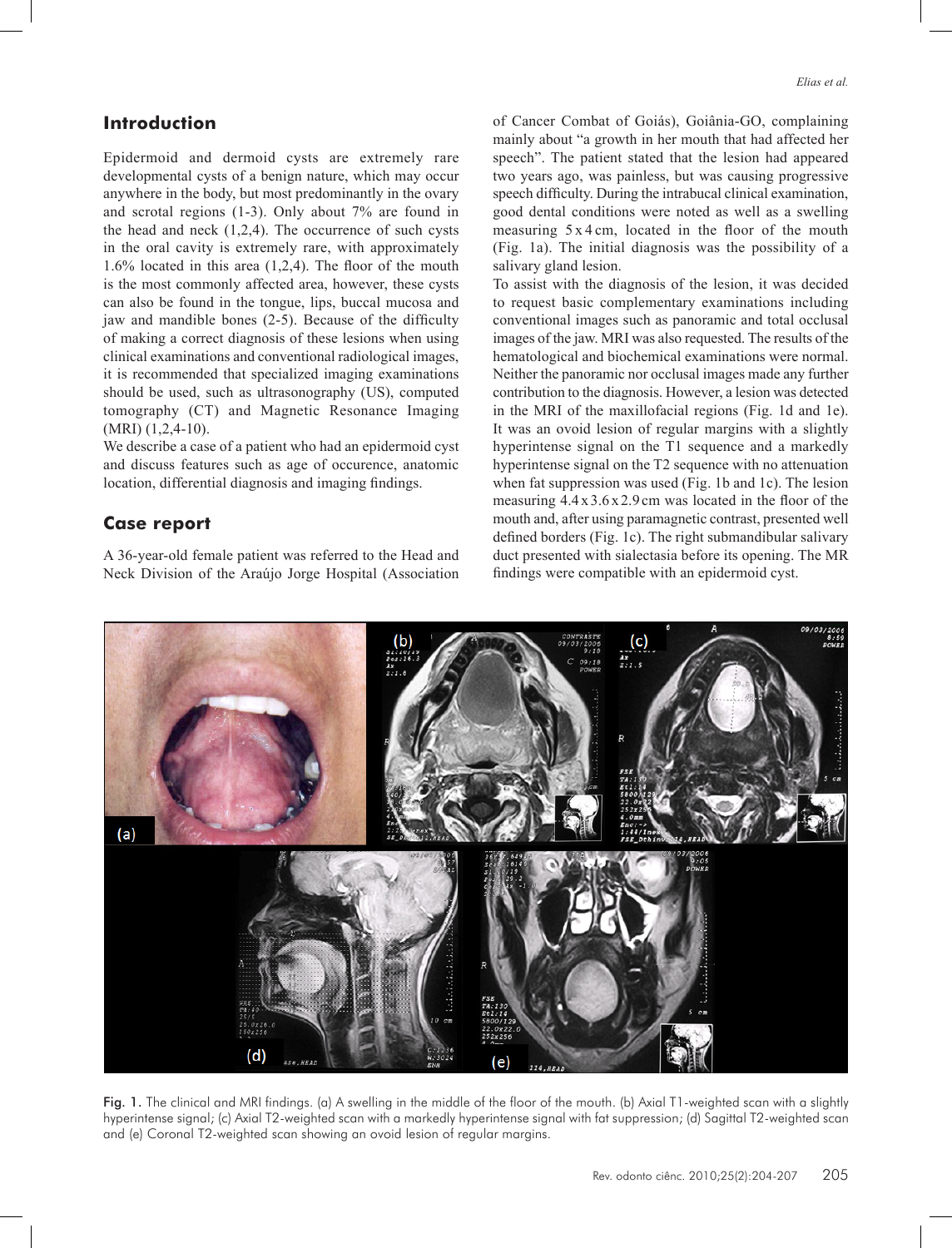On the basis of the clinical and radiographic data the patient underwent general anesthesia to remove the lesion. Aspiratory puncture of the lesion was carried out followed by incision and tecidual divulsion with total enucleation of the cyst. The specimen was sent for anatomopathological examination in which the microscopic aspects confirmed a cystic-type lesion lined with stratified squamous epithelium and filled with keratin (Fig. 2a and 2b). The postoperative period was uneventful (Fig. 3).

# **Discussion**

The terminology and nomenclature of the epidermoid and dermoid cysts are controversial. The term dermoid is a distinct entity that is normally used to indicate three different types of cyst: the real dermoid, the epidermoid and the teratoma (3,4,7). All dermoid cysts have an epithelial covering, but contain cutaneous annexes, whereas epidermoid cysts do not contain dermic annexes and the covering of the teratoma contains structures whose origins are in the three germinative layers (1,3,4,5,7). Dermoid cysts occur more frequently than epidermoid cysts, in a ratio of 2:1 (2). The current case was considered an epidermoid cyst because it did not present the necessary characteristics to classify it as a dermoid cyst.

The etiology of epidermoid cysts is unknown, but is associated with the presence of remnants of embryonic tissue (ectoderm) during the fusion of the first (mandible) and second (hyoid) branchial arches during the third and fourth intrauterine weeks (1,4).

With regard to location, these cysts can be classified as being located in a median or lateral position (2,3,4,7). Median cysts develop below the lingual brake and between the genioglossal muscle while lateral cysts are located between the genioglossal and mylohyoid muscles (4). Cysts may also be classified according to their position within the muscle, since this influences the therapeutic approach to be adopted. Thus, epidermoid cysts can be located above the geniohyoid and below the genioglossal muscles, curving with the floor of the mouth; they can also be present below the geniohyoid muscle and above the mylohyoid muscle, arching in the submental region, or can be located laterally in the submandibular space above the mylohyoid muscle and to the side of the base of the tongue (2-4,7). In this specific case, the magnetic resonance image showed a median cyst located above the geniohyoid and below the genioglossal muscles, clinically presented as a swelling in the floor of the mouth.

Epidermoid cysts are generally diagnosed between the ages of 15 and 50, on average at 35, occurring with the same frequency in both males and females (3,4). Our patient was a 36-year-old, thereby being consistent with the literature. In general, these cysts grow slowly and painlessly and, depending on their size and location, can make it difficult to chewing, swallowing and speaking (1,3,4). Such reports are consistent with the present case since the patient only sought treatment when her speech was impaired.



Fig. 2. Epidermoid cyst: histopathological characteristics. (a) Cystic-type lesion lined with stratified squamous epithelium and filled with keratin (red arrow) (hematoxylin-eosin stain; original magnification 5x (a) and 10x (b)).



Fig. 3. There were no signs of recurrence at the 2-year follow-up.